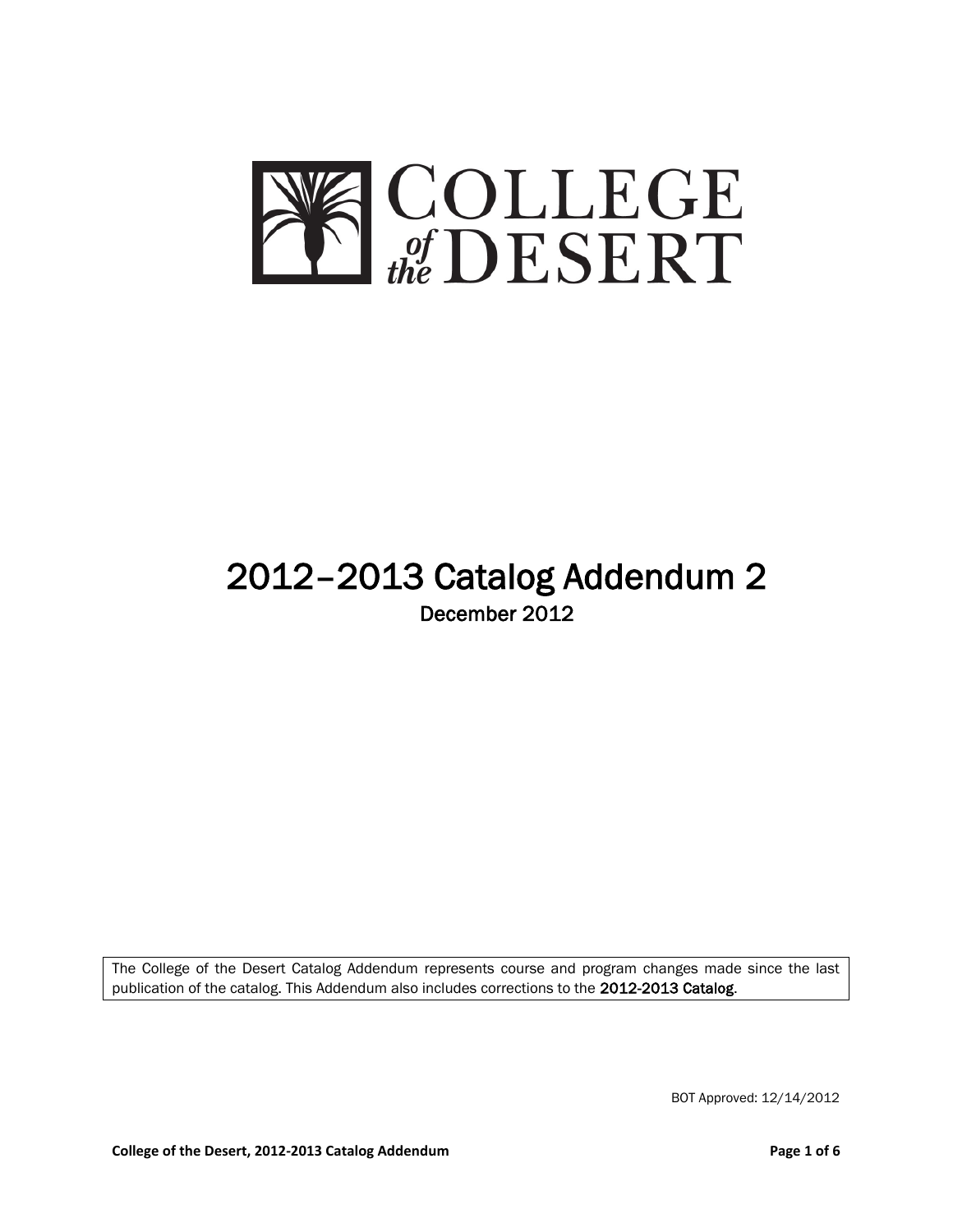#### Change to page 6 - Accreditations and Certifications from:

Remove "The National League for Nursing Accrediting Commission (NLNAC)"

# Change to page  $25 - Fees$

#### *Updated Fees section as follows:*

All fees must be paid within the time frame allotted, as stated in the current Schedule of Classes, to avoid being dropped from classes for non-payment. Please refer to the College website for current fees.

- 1. Enrollment Fees for Resident Students: Fees are listed in the Schedule of Classes on the College website for each semester or intersession.
- 2. Tuition Fee for Out-of-State Residents (Non-Residents): A tuition fee, based on that of a contiguous district, as permitted by Eduction Code 76140, is charged to all students who have not been legal residents of California for one full year. See Schedule of Classes College website for the current fee. Questions relating to the establishment of California residency should be directed to the Admissions and Records Office.

#### Change to page 29 - PARKING

#### *Updated first paragraph as follows:*

Students parking on the campus must purchase and properly display a College of the Desert parking permit. Parking permits may be purchased online at the College's website [www.collegeofthedesert.edu/parking.](http://www.collegeofthedesert.edu/parking) Citations are issued by College Security. Parking citation fines shall be paid at the Bursar's Office. If you wish to dispute a citation, citation contest forms may be picked up at the Bursar's Office or the Security Office after 5:00 p.m.. Completed forms should be returned to the Bursar's Office. You may also complete and submit the Contest Of Parking Violation form online at [www.collegeofthedesert.edu/parking.](http://www.collegeofthedesert.edu/parking) Motorcycles and motorbikes are to park in designated areas.

# Change to page 111 - ASSOCIATE DEGREE NURSING PROGRAM

Program Description

#### *Updated second paragraph, first sentence as follows:*

The nursing program is approved by the California Board of Registered Nursing and is accredited by the National League for Nursing Accrediting Commission (NLNAC), 61 Broadway, New York, NY 10006, (212) 363-5555 extension 153.

# Change to page 112 - A.S. Degree in Nursing for the Advanced Placement Diploma Graduate

# *Updated last sentence as follows:*

Associate Degree in Nursing for the Diploma Graduate California licensed registered nurses who have graduated from a hospital-based program may earn an associate in science degree upon completing 30 units of general education requirements. 30 units of nursing credit will be given for the diploma certificate, 12 units of general education courses must be completed at College of the Desert.

# Change to page 227 - FACULTY AND ADMINISTRATION Addition:

# SARA FRY (2012)

Assistant Professor, Nursing A.A. 2000, Riverside City College B.S.N. 2005, California State University, San Bernardino M.S.N. 2011, California State University, San Bernardino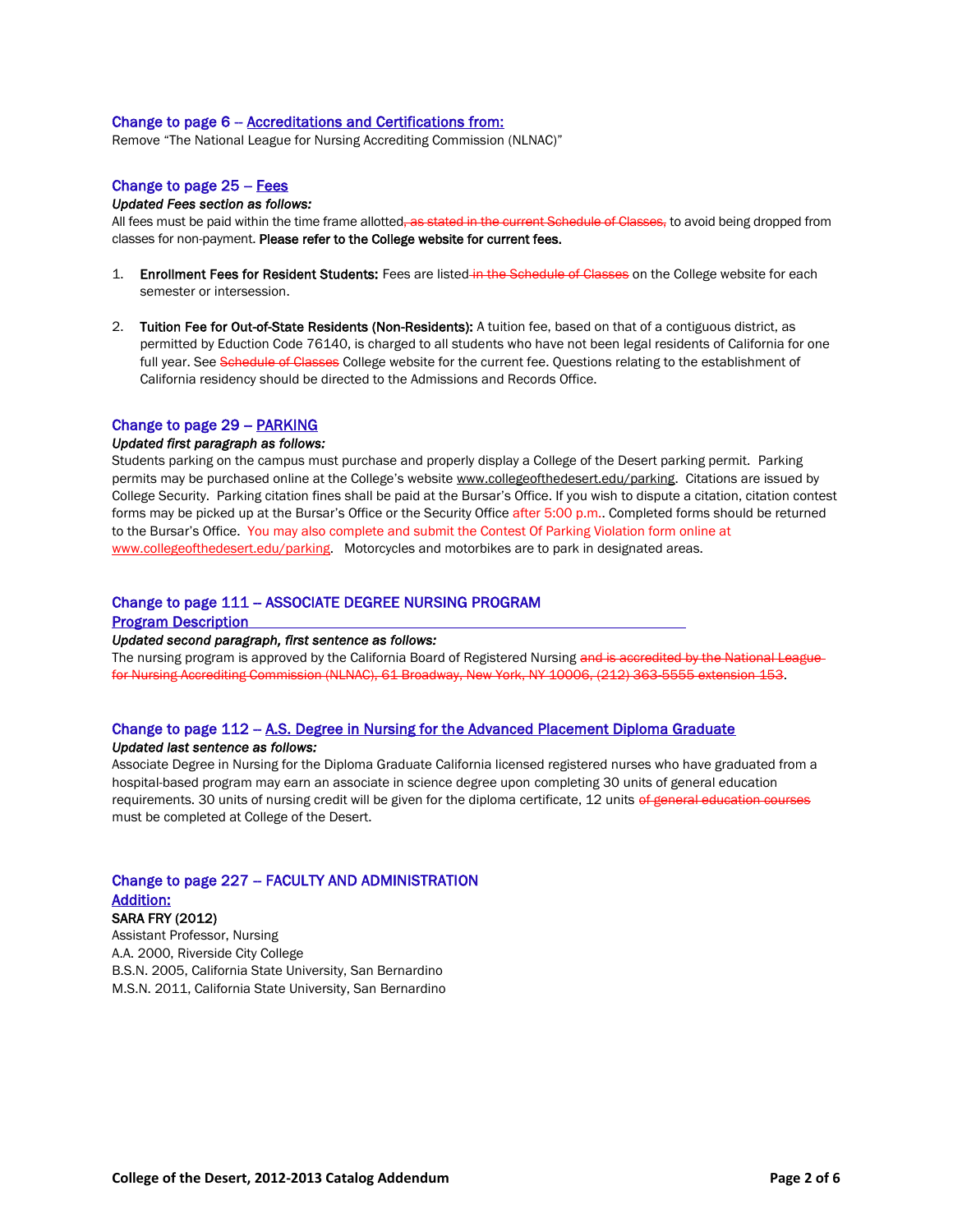# Programs of Study

# Changes to page 84 – ALCOHOL AND DRUG STUDIES

*Updated Requirements for Internship and Alcohol and Drug Studies Certificate of Achievement as listed below. Changes are effective Spring 2013*

# Requirements for Internship

- 1. Completion of the COD application.
- 2. Completion of the eight core courses HSAD 1, HSAD 2, HSAD 4, HSAD 20, HSAD 22, HSAD 24, HSAD 30, and HSAD 34 with a minimum of a "C".
- 3. Students who have completion of HSAD 036 will receive placement priority.
- 4. Course currency completing the eight core courses within five years of applying for the internship OR currently working directly with clients at a substance abuse facility.
- 5. 24 months of continuous sobriety required for placement in many facilities.
- 6. There is a 75% attendance requirement for HSAD courses to earn credit.

Please contact program advisors L. Emerson or C. Jones with questions and concerns. For more information please call (760) 773-2574.

# ALCOHOL AND DRUG STUDIES CERTIFICATE OF ACHIEVEMENT

A minimum grade of "C" (CAADAC requirement for accreditation) must be earned in all courses for the certificate. In addition, students will be required to have 70% 75% attendance in these courses.

| <b>Fall Semester</b><br>HSAD <sub>1</sub> |                                                                                            |  |
|-------------------------------------------|--------------------------------------------------------------------------------------------|--|
|                                           | (HSAD-001, Introduction to Alcohol/Drug Studies, is a prerequisite for other HSAD courses) |  |
| HSAD <sub>2</sub>                         |                                                                                            |  |
| HSAD <sub>4</sub>                         |                                                                                            |  |
| HSAD <sub>24</sub>                        |                                                                                            |  |
| <b>Spring Semester</b>                    |                                                                                            |  |
| HSAD <sub>20</sub>                        |                                                                                            |  |
| HSAD <sub>22</sub>                        |                                                                                            |  |
| HSAD 30                                   |                                                                                            |  |
| HSAD 34                                   |                                                                                            |  |
|                                           | Internship/Practicum (offered Fall and Spring)                                             |  |
| HSAD 32A                                  |                                                                                            |  |
| HSAD 32B                                  |                                                                                            |  |
| HSAD 33A                                  |                                                                                            |  |
| HSAD 33B                                  |                                                                                            |  |
| HSAD 36                                   |                                                                                            |  |
|                                           | (Please see item #3 under Requirements for Internship)                                     |  |
|                                           |                                                                                            |  |

Linda Emerson - [lemerson@collegeofthedesert.edu](mailto:lemerson@collegeofthedesert.edu) 760-776-7267 Chris Jones - [cjonescage@collegeofthedesert.edu](mailto:cjonescage@collegeofthedesert.edu) 760-5683264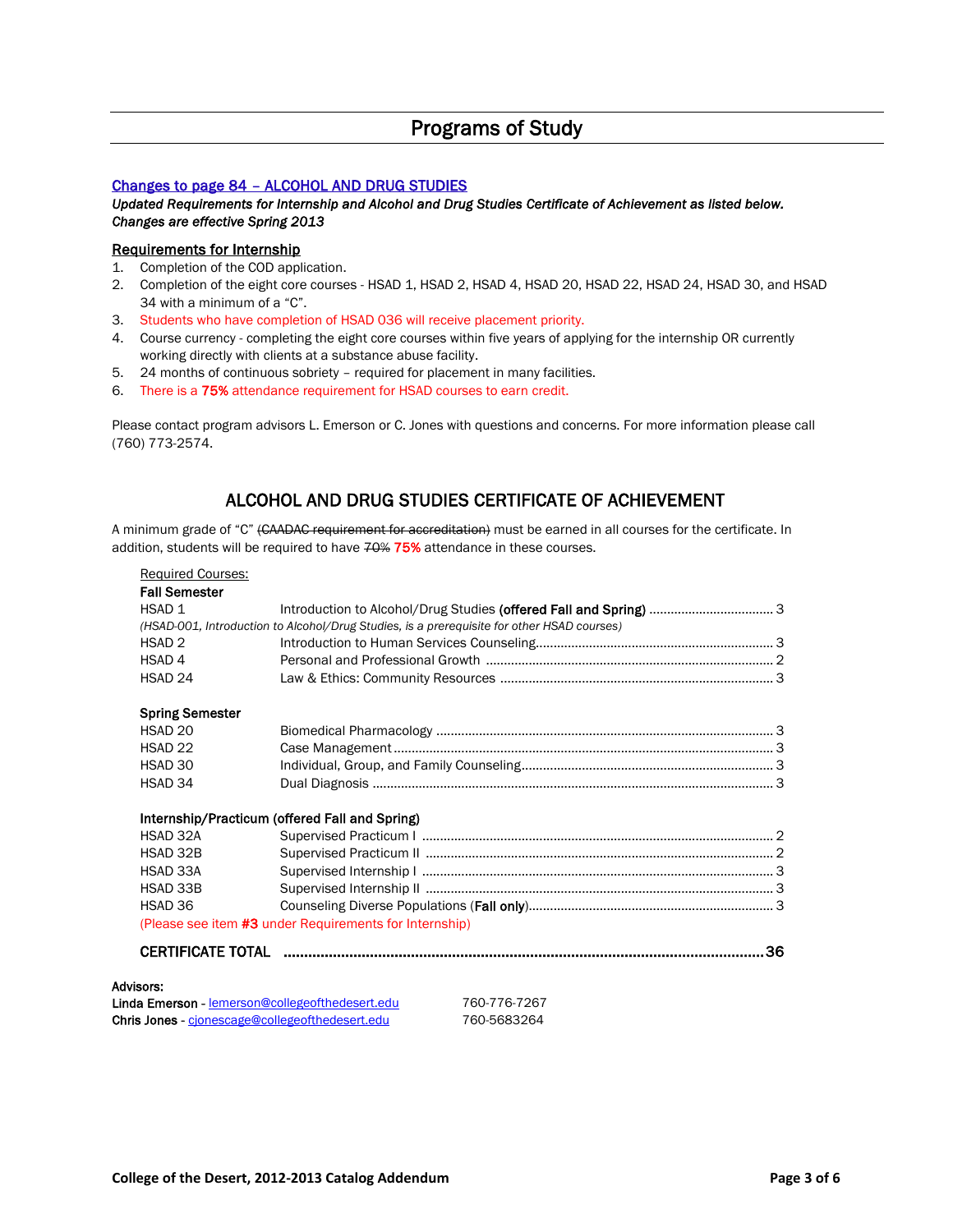# Programs of Study

# NEW CERTIFICATES OF ACHIEVEMENT Effective SPRING 2013

# FITNESS SPECIALIST CERTIFICATE

The Fitness Specialist Certificate is the study of basic principles and techniques to effectively prepare the students in the field of personal training, exercise leadership and corporate fitness.

COD's fitness specialist certificate curriculum includes course offerings that provide a general overview of principles and theories of kinesiology, exercise science, fitness prescription and evaluation, nutritional and weight management design. Advisors:

Wendy Ansley - [wansley@collegeofthedesert.edu](mailto:wansley@collegeofthedesert.edu) 760-776-7203 Craig Hays - [chays@collegeofthedesert.edu](mailto:chays@collegeofthedesert.edu) 760-776-7339

# **Fitness Specialist Certificate of Achievement**

| <b>Required Courses:</b> |                                        |  |
|--------------------------|----------------------------------------|--|
| <b>KINE-001</b>          |                                        |  |
| <b>KINE-003</b>          |                                        |  |
| <b>KINE-007</b>          |                                        |  |
| <b>KINE-008</b>          |                                        |  |
| <b>KINE-095</b>          |                                        |  |
| HS-013                   |                                        |  |
| <b>RE-002A,B</b>         |                                        |  |
|                          |                                        |  |
| <b>KINE-040</b>          | Aerobics, Total Body Fitness (1)       |  |
| <b>KINE-041</b>          | Core Conditioning (1)                  |  |
| <b>KINE-046</b>          | Endurance Training (1)                 |  |
| <b>KINE-047</b>          | Body Sculpt and Tone (1)               |  |
| <b>KINE-068</b>          | Jogging, Powerwalking, and Running (1) |  |
| <b>KINE-071</b>          | Kickboxing Aerobics (1)                |  |
| <b>KINE-072</b>          | Pilates Mat Work (1)                   |  |
| <b>KINE-077</b>          | Self-Defense/Fitness (1)               |  |
| <b>KINE-093</b>          | Water Fitness (1)                      |  |
| <b>KINE-098</b>          | Yoga $(1)$                             |  |
| <b>KINE-099</b>          | Power Yoga (1)                         |  |
|                          | 21                                     |  |

# RESERVE POLICE OFFICER CERTIFICATE

The Certificate as a Reserve Police Officer is designed to serve students seeking either to enter or enhance their careers in the law enforcement profession. The courses in the Certificate program will provide the foundational knowledge for a person to enter the profession of law enforcement as a level-III or level-II Reserve Officer.

#### Advisor: Chris Madigan

[cmadigan@collegeofthedesert.edu](mailto:cmadigan@collegeofthedesert.edu) 760-568-3083

# **Reserve Police Officer Certificate of Achievement**

Required courses must be completed with a grade of "C" or better.

| BPOT-002                 |  |  |
|--------------------------|--|--|
| BPOT-001                 |  |  |
|                          |  |  |
| <b>Required Courses:</b> |  |  |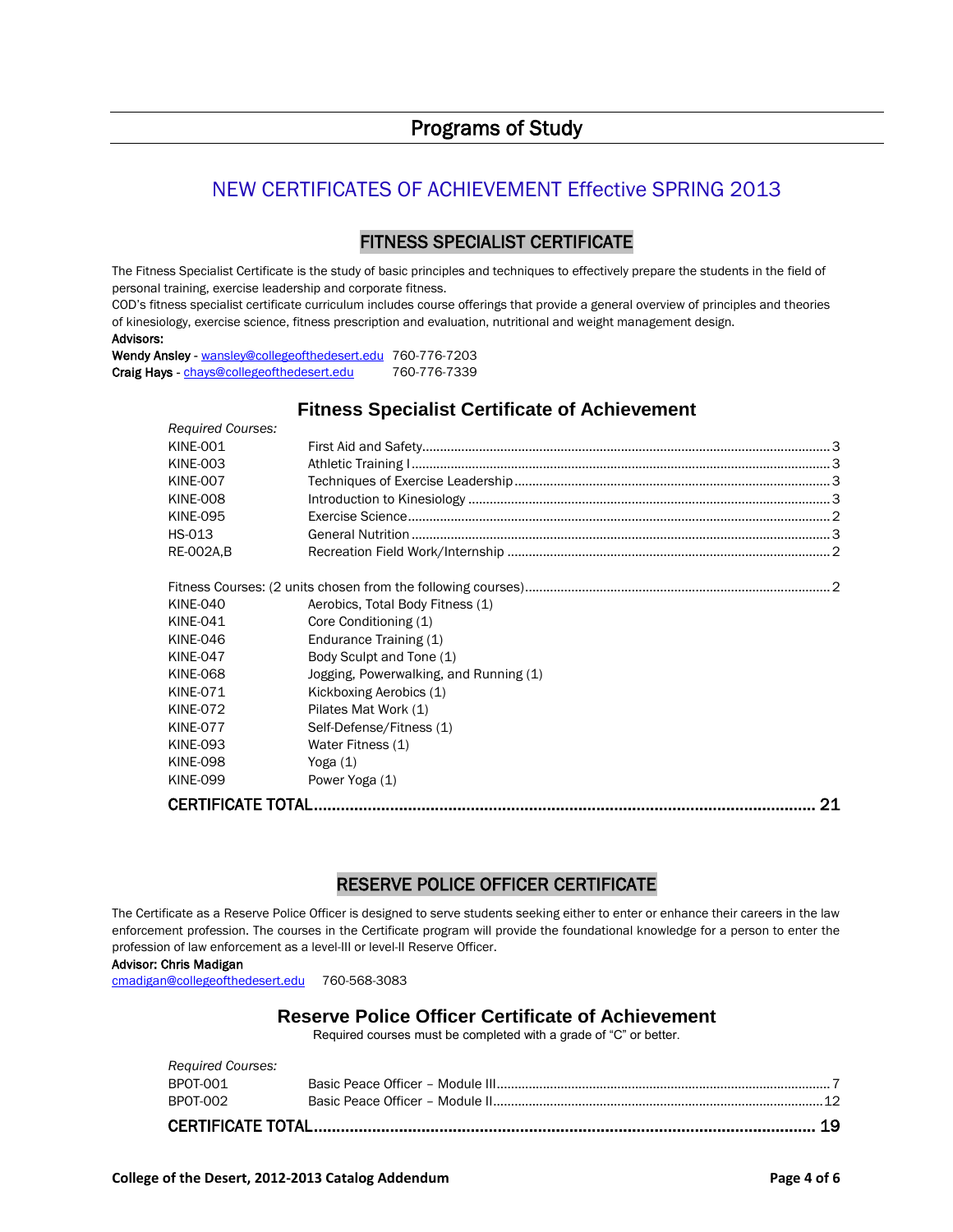# **Courses of Instruction**

# Changes to pages 152, 153 and 154 – ART (ART)

*Remove Materials Fees on the following courses (effective spring 2013)*

#### ART-004 THREE-DIMENSIONAL DESIGN Units: 3

This course investigates the factors determining the designs of both utilitarian and non-utilitarian objects. Through a study of mass, volume, space and shape, students gain experience solving three-dimensional design problems. A variety of materials are studied through projects in construction, modeling and casting. This course is offered in Spring semester only. A materials fee of \$15.00 is-

required to cover the cost of some supplies.

Lecture Hours: 36 Lab Hours: 54 Repeatable: No Grading: L Transfer Status: CSU/UC Degree Applicable: AA/AS COD GE: None CSU GE: None IGETC: None

# ART-011A BEGINNING SCULPTURE Units: 3

This is a basic course in the principles, theories and techniques of sculpture. Students explore three-dimensional forms with a variety of materials and techniques. Additive, subtractive and assemblage formats are explored. A materials fee of \$15.00 is required to coverthe cost of some supplies.

| Lecture Hours: 36       | Lab Hours: 54 | Repeatable: No           | Grading: L |
|-------------------------|---------------|--------------------------|------------|
| Advisorv: ART-004       |               |                          |            |
| Transfer Status: CSU/UC |               | Degree Applicable: AA/AS |            |
| COD GE: None            | CSU GE: None  | IGETC: None              |            |
|                         |               |                          |            |

# ART-011B INTERMEDIATE SCULPTURE IN A REAL PROPERTY CONTACT UNITS: 3

This is an intermediate course in the principles, theories, and techniques of additive, subtractive and mold making approaches in sculpture. A materials fee of \$20.00 is required to cover the cost of some supplies

| Lecture Hours: 36             | Lab Hours: 54 | Repeatable: No           | Grading: L |
|-------------------------------|---------------|--------------------------|------------|
| <b>Prerequisite: ART-011A</b> |               |                          |            |
| Transfer Status: CSU/UC       |               | Degree Applicable: AA/AS |            |
| COD GE: None<br>CSU GE: None  |               | IGETC: None              |            |
|                               |               |                          |            |

# ART-011C ADVANCED SCULPTURE NOTIFIED AND A SERVER AND THE STATE OF THE STATE OF THE STATE OF THE STATE OF THE STATE OF THE STATE OF THE STATE OF THE STATE OF THE STATE OF THE STATE OF THE STATE OF THE STATE OF THE STATE OF

This is an advanced course in the principles, theories, and techniques of sculpture. Students explore three-dimensional forms with an emphasis in the subtractive, additive and mold making processes. A materials fee of \$20.00 is required to cover the cost of some supplies. Lecture Hours: 36 Lab Hours: 54 Repeatable: No Grading: L Prerequisite: ART-011B

| 11010                   |              |                          |  |
|-------------------------|--------------|--------------------------|--|
| Transfer Status: CSU/UC |              | Degree Applicable: AA/AS |  |
| COD GE: None            | CSU GE: None | <b>IGETC: None</b>       |  |

# ART-030B INTERMEDIATE PHOTOGRAPHY INCOMEDIATE AND INSECTING A RESEARCH AND INCOMEDIATE ORDER AND INSECTING A UNITS: 3

This intermediate level course integrates digital capture with traditional film processing and printing. Students strengthen technical applications and further explore photography as a means of creative expression and communication. Archival printing techniques, alternative print processes, medium format film cameras, digital cameras and studio lighting are covered. Print quality, concept, and composition are emphasized throughout the course in both "wet" and "dry" lab environments. A 35mm film or digital SLR camera is required. A materials fee of \$30.00 is required to cover the cost of some supplies. Lecture Hours: 36 Lab Hours: 54 Repeatable: No Grading: L

Prerequisite: ART-030A, *or* ART-031, *or* permission of instructor based on a portfolio presentation of student's previous work Transfer Status: CSU/UC Degree Applicable: AA/AS COD GE: None CSU GE: None IGETC: None